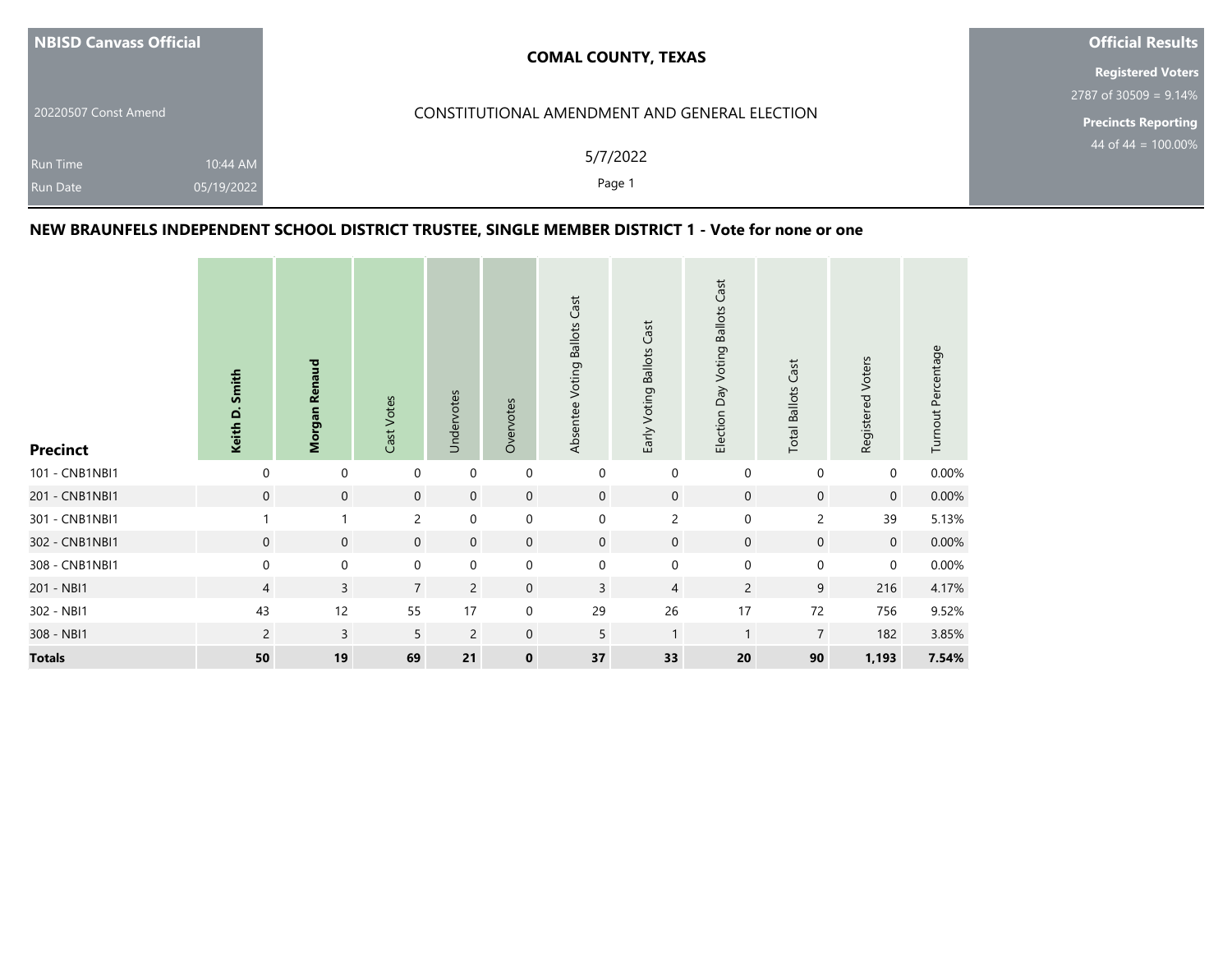| NBISD Canvass Official                                       | <b>COMAL COUNTY, TEXAS</b>                    | <b>Official Results</b>  |
|--------------------------------------------------------------|-----------------------------------------------|--------------------------|
|                                                              |                                               | <b>Registered Voters</b> |
|                                                              |                                               | $2787$ of 30509 = 9.14%  |
| 20220507 Const Amend                                         | CONSTITUTIONAL AMENDMENT AND GENERAL ELECTION | Precincts Reporting      |
| 10:44 AM<br><b>Run Time</b><br>05/19/2022<br><b>Run Date</b> | 5/7/2022<br>Page 2                            | 44 of 44 = $100.00\%$    |

## **NEW BRAUNFELS INDEPENDENT SCHOOL DISTRICT TRUSTEE, AT LARGE - Vote for none, one or two**

| <b>Precinct</b> | Randy Lenard     | Wes Clark        | Matthew D. Sargent  | Megan Stratemann-Willis | Cast Votes       | Undervotes          | Overvotes           | Absentee Voting Ballots Cast | Early Voting Ballots Cast | Election Day Voting Ballots Cast | <b>Total Ballots Cast</b> | Registered Voters | Turnout Percentage |
|-----------------|------------------|------------------|---------------------|-------------------------|------------------|---------------------|---------------------|------------------------------|---------------------------|----------------------------------|---------------------------|-------------------|--------------------|
| 101 - CNB1NBI1  | $\pmb{0}$        | $\mathbf 0$      | $\boldsymbol{0}$    | $\boldsymbol{0}$        | $\pmb{0}$        | $\pmb{0}$           | $\boldsymbol{0}$    | $\mathbf 0$                  | $\boldsymbol{0}$          | 0                                | $\pmb{0}$                 | $\mathbf 0$       | 0.00%              |
| 101 - CNB1NBI3  | $\mathbf 0$      | $\overline{c}$   | $\mathbf 0$         | $\overline{c}$          | $\overline{4}$   | $\mathbf 0$         | $\mathsf{O}\xspace$ | $\mathbf 0$                  | $\overline{c}$            | $\mathbf 0$                      | $\overline{c}$            | 53                | 3.77%              |
| 101 - CNB1NBI5  | $\mathbf 0$      | $\boldsymbol{0}$ | 0                   | $\pmb{0}$               | $\boldsymbol{0}$ | $\mathbf 0$         | $\pmb{0}$           | $\boldsymbol{0}$             | $\boldsymbol{0}$          | $\boldsymbol{0}$                 | $\pmb{0}$                 | $\mathbf 0$       | 0.00%              |
| 103 - NBI5      | 80               | 232              | 76                  | 162                     | 550              | 416                 | $\boldsymbol{0}$    | 95                           | 233                       | 155                              | 483                       | 4,725             | 10.22%             |
| 104 - NBI5      | $\mathbf{1}$     | $\boldsymbol{0}$ | $\mathbf{1}$        | $\mathbf{1}$            | $\mathsf 3$      | $\mathbf{1}$        | $\mathbf 0$         | $\mathbf{1}$                 | $\overline{1}$            | $\boldsymbol{0}$                 | $\overline{c}$            | 35                | 5.71%              |
| 107 - NBI5      | 13               | 15               | $\overline{7}$      | 11                      | 46               | 58                  | $\boldsymbol{0}$    | $\,8\,$                      | 20                        | 24                               | 52                        | 463               | 11.23%             |
| 201 - CNB1NBI1  | $\boldsymbol{0}$ | $\,0\,$          | $\boldsymbol{0}$    | $\mathbf 0$             | $\pmb{0}$        | $\mathbf 0$         | $\boldsymbol{0}$    | $\boldsymbol{0}$             | $\boldsymbol{0}$          | $\pmb{0}$                        | $\pmb{0}$                 | $\mathbf 0$       | 0.00%              |
| 201 - CNB1NBI4  | $\mathbf 0$      | $\mathbf 0$      | $\mathbf 0$         | $\boldsymbol{0}$        | $\mathbf 0$      | $\mathbf 0$         | $\boldsymbol{0}$    | $\mathsf{O}\xspace$          | $\mathbf 0$               | $\mathbf 0$                      | $\mathbf 0$               | $\boldsymbol{0}$  | 0.00%              |
| 203 - NBI5      | 54               | 174              | 74                  | 115                     | 417              | 275                 | $\mathbf 0$         | 96                           | 174                       | 76                               | 346                       | 3,969             | 8.72%              |
| 203 - CNB1NBI5  | $\boldsymbol{0}$ | $\boldsymbol{0}$ | $\mathsf{O}\xspace$ | $\mathsf{O}\xspace$     | $\boldsymbol{0}$ | $\mathsf{O}\xspace$ | $\boldsymbol{0}$    | $\mathbf 0$                  | $\mathbf 0$               | $\mathsf{O}$                     | $\boldsymbol{0}$          | $\boldsymbol{0}$  | 0.00%              |
| 207 - NBI5      | 36               | 108              | 55                  | 62                      | 261              | 213                 | 0                   | 41                           | 136                       | 60                               | 237                       | 2,293             | 10.34%             |
| 301 - CNB1NBI1  | $\boldsymbol{0}$ | $\mathbf 0$      | $\overline{2}$      | $\mathbf 0$             | $\overline{2}$   | $\overline{c}$      | $\mathsf{O}\xspace$ | $\mathbf 0$                  | $\overline{c}$            | $\mathbf 0$                      | $\overline{c}$            | 39                | 5.13%              |
| 301 - CNB1NBI3  | $\mathbf{1}$     | $\overline{4}$   | $\mathbf{1}$        | $\mathsf 3$             | 9                | $\overline{7}$      | $\boldsymbol{0}$    | $\overline{c}$               | 3                         | 3                                | $\,8\,$                   | 109               | 7.34%              |
| 301 - CNB1NBI4  | 17               | 39               | 19                  | 43                      | 118              | 116                 | $\boldsymbol{0}$    | 35                           | 57                        | 25                               | 117                       | 2,521             | 4.64%              |
| 302 - CNB1NBI1  | $\boldsymbol{0}$ | $\boldsymbol{0}$ | $\boldsymbol{0}$    | $\pmb{0}$               | $\pmb{0}$        | $\mathbf 0$         | $\boldsymbol{0}$    | $\boldsymbol{0}$             | $\,0\,$                   | $\pmb{0}$                        | $\pmb{0}$                 | 0                 | 0.00%              |
| 302 - CNB1NBI2  | $\mathbf 0$      | $\mathbf 0$      | $\mathbf 0$         | $\boldsymbol{0}$        | $\mathbf 0$      | $\mathbf 0$         | $\mathbf 0$         | $\boldsymbol{0}$             | $\mathbf 0$               | $\boldsymbol{0}$                 | $\mathbf 0$               | $\mathbf 0$       | 0.00%              |
| 302 - CNB1NBI3  | $\boldsymbol{0}$ | $\mathsf{2}\,$   | $\boldsymbol{0}$    | $\mathbf{1}$            | $\mathsf 3$      | $\mathbf{1}$        | $\boldsymbol{0}$    | $\mathbf{1}$                 | $\mathbf{1}$              | $\boldsymbol{0}$                 | $\overline{c}$            | $\overline{4}$    | 50.00%             |
| 303 - NBI3      | 8                | 21               | 11                  | 22                      | 62               | 40                  | $\mathbf 0$         | 13                           | 17                        | 21                               | 51                        | 983               | 5.19%              |
| 303 - NBI4      | $\boldsymbol{0}$ | $\overline{1}$   | $\mathbf{1}$        | $\boldsymbol{0}$        | $\overline{c}$   | $\mathbf 0$         | $\mathbf 0$         | $\boldsymbol{0}$             | $\overline{1}$            | $\pmb{0}$                        | $\mathbf{1}$              | 26                | 3.85%              |
| 303 - NBI5      | $\boldsymbol{0}$ | $\mathbf 0$      | $\mathbf 0$         | $\boldsymbol{0}$        | $\pmb{0}$        | $\mathbf 0$         | $\mathbf 0$         | $\mathbf 0$                  | $\mathbf 0$               | $\mathsf{O}\xspace$              | $\mathbf 0$               | $\overline{4}$    | $0.00\%$           |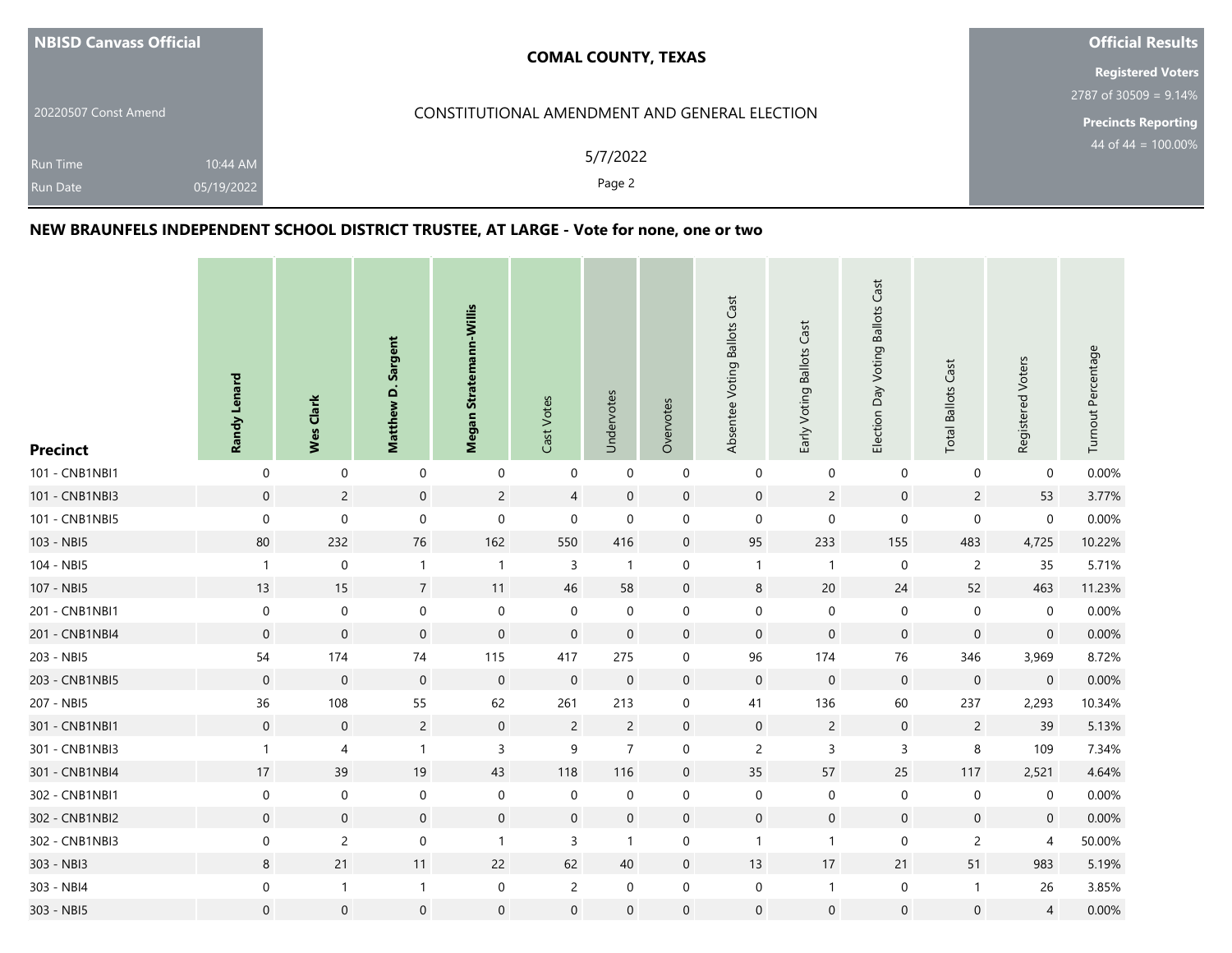| NBISD Canvass Official                                       | <b>COMAL COUNTY, TEXAS</b>                    | <b>Official Results</b>    |
|--------------------------------------------------------------|-----------------------------------------------|----------------------------|
|                                                              |                                               | <b>Registered Voters</b>   |
|                                                              |                                               | $2787$ of 30509 = 9.14%    |
| 20220507 Const Amend                                         | CONSTITUTIONAL AMENDMENT AND GENERAL ELECTION | <b>Precincts Reporting</b> |
| 10:44 AM<br><b>Run Time</b><br>05/19/2022<br><b>Run Date</b> | 5/7/2022<br>Page 3                            | 44 of 44 = $100.00\%$      |

## **NEW BRAUNFELS INDEPENDENT SCHOOL DISTRICT TRUSTEE, AT LARGE - Vote for none, one or two**

| <b>Precinct</b> | Randy Lenard     | Wes Clark        | Matthew D. Sargent | Megan Stratemann-Willis | Cast Votes       | Undervotes       | Overvotes           | Absentee Voting Ballots Cast | Early Voting Ballots Cast | Election Day Voting Ballots Cast | <b>Total Ballots Cast</b> | Registered Voters | Turnout Percentage |
|-----------------|------------------|------------------|--------------------|-------------------------|------------------|------------------|---------------------|------------------------------|---------------------------|----------------------------------|---------------------------|-------------------|--------------------|
| 308 - CNB1NBI1  | $\pmb{0}$        | $\mathbf 0$      | $\pmb{0}$          | $\boldsymbol{0}$        | $\pmb{0}$        | $\boldsymbol{0}$ | $\boldsymbol{0}$    | $\mathbf 0$                  | $\pmb{0}$                 | $\mathbf 0$                      | $\mathbf 0$               | $\mathbf 0$       | 0.00%              |
| 308 - CNB1NBI3  | $\overline{7}$   | 28               | $6\phantom{.0}$    | $\bf 8$                 | 49               | 55               | $\mathbf 0$         | $\sqrt{6}$                   | 33                        | 13                               | 52                        | 283               | 18.37%             |
| 308 - CNB1NBI4  | 11               | 23               | 17                 | 33                      | 84               | 54               | $\boldsymbol{0}$    | 18                           | 29                        | 22                               | 69                        | 849               | 8.13%              |
| 401 - NBI3      | 47               | 148              | 43                 | 77                      | 315              | 199              | $\mathsf{O}\xspace$ | 58                           | 127                       | 72                               | 257                       | 2,050             | 12.54%             |
| 401 - NBI5      | 12               | 42               | 25                 | $20\,$                  | 99               | 47               | $\boldsymbol{0}$    | 22                           | 12                        | 39                               | 73                        | 349               | 20.92%             |
| 404 - NBI4      | $\mathbf{1}$     | $\,0\,$          | $\mathbf 0$        | $\mathbf{1}$            | $\overline{c}$   | $\mathbf 0$      | $\mathbf 0$         | $\pmb{0}$                    | $\,0\,$                   | $\overline{1}$                   | $\mathbf{1}$              | 5                 | 20.00%             |
| 101 - NBI3      | 56               | 301              | 116                | 184                     | 657              | 381              | $\mathbf 0$         | 128                          | 241                       | 150                              | 519                       | 3,916             | 13.25%             |
| 101 - NBI5      | $\boldsymbol{0}$ | $\mathbf 0$      | $\mathbf 0$        | $\boldsymbol{0}$        | $\boldsymbol{0}$ | $\overline{c}$   | $\boldsymbol{0}$    | $\overline{1}$               | $\boldsymbol{0}$          | $\boldsymbol{0}$                 | $\mathbf{1}$              | $\boldsymbol{9}$  | 11.11%             |
| 201 - NBI1      | $\overline{c}$   | $\pmb{4}$        | $\mathbf 0$        | $\overline{4}$          | $10\,$           | 8                | $\mathbf 0$         | $\mathsf 3$                  | $\pmb{4}$                 | $\mathsf{2}\,$                   | $\boldsymbol{9}$          | 216               | 4.17%              |
| 201 - NBI2      | $\boldsymbol{0}$ | $\boldsymbol{0}$ | $\mathbf 0$        | $\boldsymbol{0}$        | $\mathbf 0$      | $\mathbf 0$      | $\mathbf 0$         | $\mathsf{O}\xspace$          | $\mathbf 0$               | $\mathbf 0$                      | $\mathsf{O}\xspace$       | $\mathbf 0$       | 0.00%              |
| 201 - NBI4      | 25               | 113              | 67                 | 82                      | 287              | 167              | $\boldsymbol{0}$    | 79                           | 74                        | 74                               | 227                       | 3,227             | 7.03%              |
| 301 - NBI4      | $\boldsymbol{0}$ | $\mathbf 0$      | $\overline{0}$     | $\overline{c}$          | $\overline{c}$   | $6\,$            | $\mathbf 0$         | $\overline{c}$               | $\overline{c}$            | $\mathbf 0$                      | $\overline{4}$            | 163               | 2.45%              |
| 301 - CNB1NBI5  | $\boldsymbol{0}$ | $\mathbf 0$      | $\mathbf 0$        | $\boldsymbol{0}$        | $\mathbf 0$      | $\mathbf 0$      | $\mathbf 0$         | $\boldsymbol{0}$             | $\boldsymbol{0}$          | $\pmb{0}$                        | $\mathbf 0$               | $\mathbf 0$       | 0.00%              |
| 302 - NBI1      | $\mathsf 9$      | 28               | $20\,$             | 17                      | $74$             | 70               | $\boldsymbol{0}$    | 29                           | 26                        | 17                               | 72                        | 756               | 9.52%              |
| 302 - NBI2      | $16\,$           | 38               | 19                 | $30\,$                  | 103              | 59               | $\mathbf 0$         | 18                           | $41\,$                    | 22                               | 81                        | 1,821             | 4.45%              |
| 302 - NBI3      | $\mathbf 0$      | $\mathbf 0$      | $\mathbf 0$        | $\mathbf 0$             | $\mathbf 0$      | $\mathbf 0$      | $\boldsymbol{0}$    | $\boldsymbol{0}$             | $\boldsymbol{0}$          | $\boldsymbol{0}$                 | $\boldsymbol{0}$          | $\mathbf{1}$      | 0.00%              |
| 302 - NBI4      | $\boldsymbol{0}$ | $\boldsymbol{0}$ | $\boldsymbol{0}$   | $\mathbf 0$             | $\mathbf 0$      | $\mathbf 0$      | $\pmb{0}$           | $\boldsymbol{0}$             | $\boldsymbol{0}$          | $\mbox{O}$                       | $\pmb{0}$                 | $\mathbf{1}$      | 0.00%              |
| 302 - CNB1NBI4  | $\boldsymbol{0}$ | $\mathbf 0$      | $\mathbf 0$        | $\pmb{0}$               | $\mathbf 0$      | $\mathbf 0$      | $\mathbf 0$         | $\boldsymbol{0}$             | $\mathbf 0$               | $\boldsymbol{0}$                 | $\mathbf 0$               | $\mathbf 0$       | 0.00%              |
| 308 - NBI1      | $\boldsymbol{0}$ | $\overline{c}$   | $\mathbf{1}$       | $\overline{c}$          | 5                | 9                | $\boldsymbol{0}$    | 5                            | $\mathbf{1}$              | $\mathbf{1}$                     | $\overline{7}$            | 182               | 3.85%              |
| 308 - NBI2      | $\boldsymbol{0}$ | $\boldsymbol{0}$ | $\mathbf{0}$       | $\boldsymbol{0}$        | $\mathbf 0$      | $\mathbf 0$      | $\mathbf 0$         | $\boldsymbol{0}$             | $\boldsymbol{0}$          | $\mathsf{O}\xspace$              | $\mathsf{O}\xspace$       | $\mathbf 0$       | 0.00%              |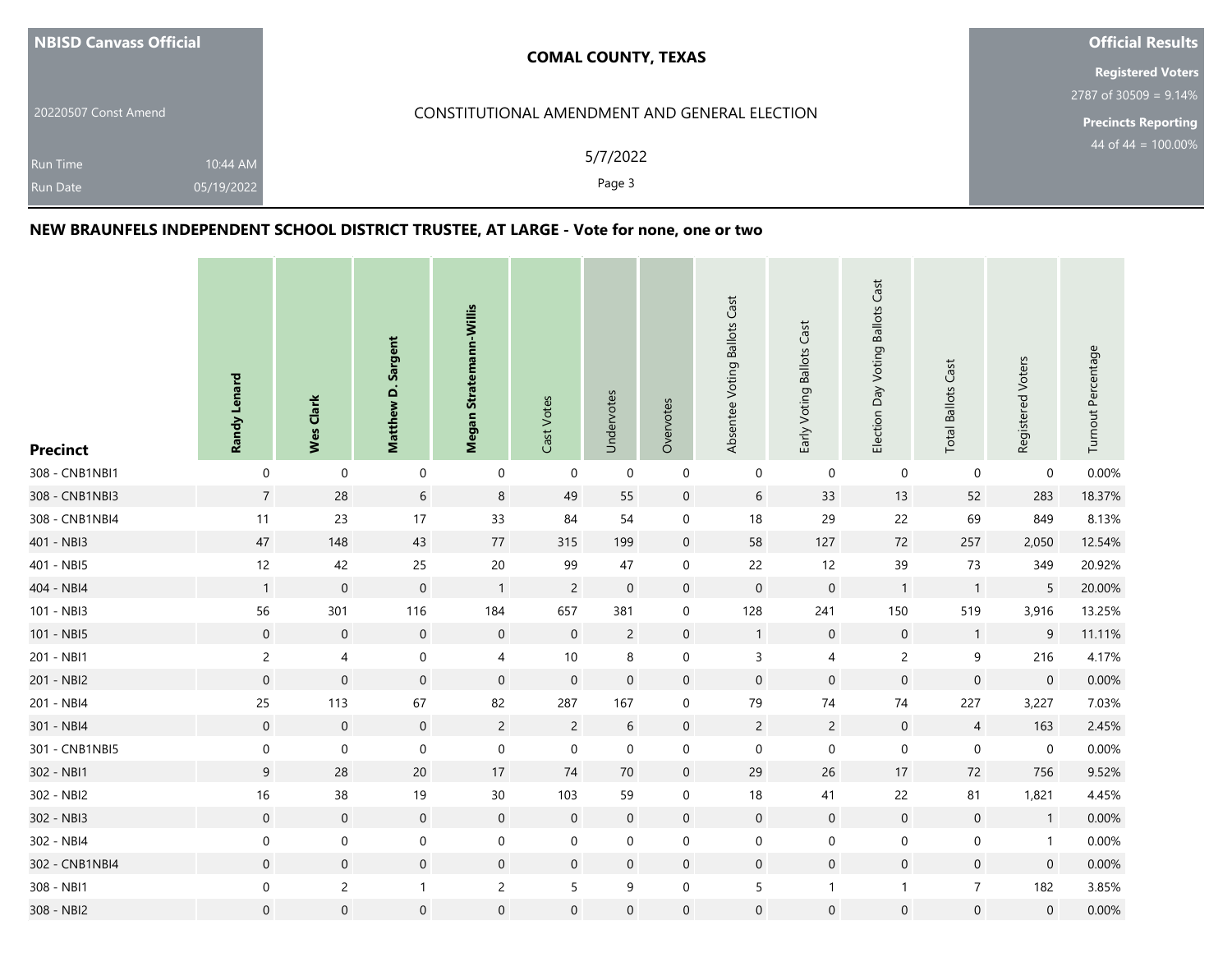| NBISD Canvass Official                                       | <b>COMAL COUNTY, TEXAS</b>                    | <b>Official Results</b>  |
|--------------------------------------------------------------|-----------------------------------------------|--------------------------|
|                                                              |                                               | <b>Registered Voters</b> |
|                                                              |                                               | $2787$ of 30509 = 9.14%  |
| 20220507 Const Amend                                         | CONSTITUTIONAL AMENDMENT AND GENERAL ELECTION | Precincts Reporting      |
| 10:44 AM<br><b>Run Time</b><br>05/19/2022<br><b>Run Date</b> | 5/7/2022<br>Page 4                            | 44 of 44 = $100.00\%$    |

## **NEW BRAUNFELS INDEPENDENT SCHOOL DISTRICT TRUSTEE, AT LARGE - Vote for none, one or two**

| <b>Precinct</b> | 짇<br>ē<br>ηáγ<br><u>la</u> | Clark<br>Wes | rgent<br>ື້ຈ<br>Matthew D. | Willis<br>Stra<br>Megan | Votes<br>Cast | Undervotes  | Overvotes      | Cast<br><b>Ballots</b><br>Voting<br>Absentee | Cast<br>Voting Ballots<br>Early | Cast<br><b>Voting Ballots</b><br>Election Day | Cast<br><b>Total Ballots</b> | Registered Voters | Turnout Percentage |
|-----------------|----------------------------|--------------|----------------------------|-------------------------|---------------|-------------|----------------|----------------------------------------------|---------------------------------|-----------------------------------------------|------------------------------|-------------------|--------------------|
| 308 - NBI3      | 6                          | 36           | 15                         | $30\,$                  | 87            | 49          | $\mathbf 0$    | 16                                           | 38                              | 14                                            | 68                           | 799               | 8.51%              |
| 308 - NBI4      | 8                          | 19           | 10                         | 17                      | 54            | 34          | $\overline{0}$ | 11                                           | 13                              | 20                                            | 44                           | 658               | 6.69%              |
| 403 - NBI4      | $\mathbf 0$                | $\mathbf 0$  | $\mathbf 0$                | $\mathbf 0$             | $\Omega$      | $\mathbf 0$ | $\mathbf 0$    | $\mathbf 0$                                  | $\mathbf 0$                     | $\mathbf 0$                                   | $\mathbf 0$                  | $\mathbf 0$       | 0.00%              |
| <b>Totals</b>   | 410                        | 1,380        | 586                        | 929                     | 3,305         | 2,269       | $\mathbf{0}$   | 688                                          | 1,288                           | 811                                           | 2,787                        | 30,509            | 9.14%              |